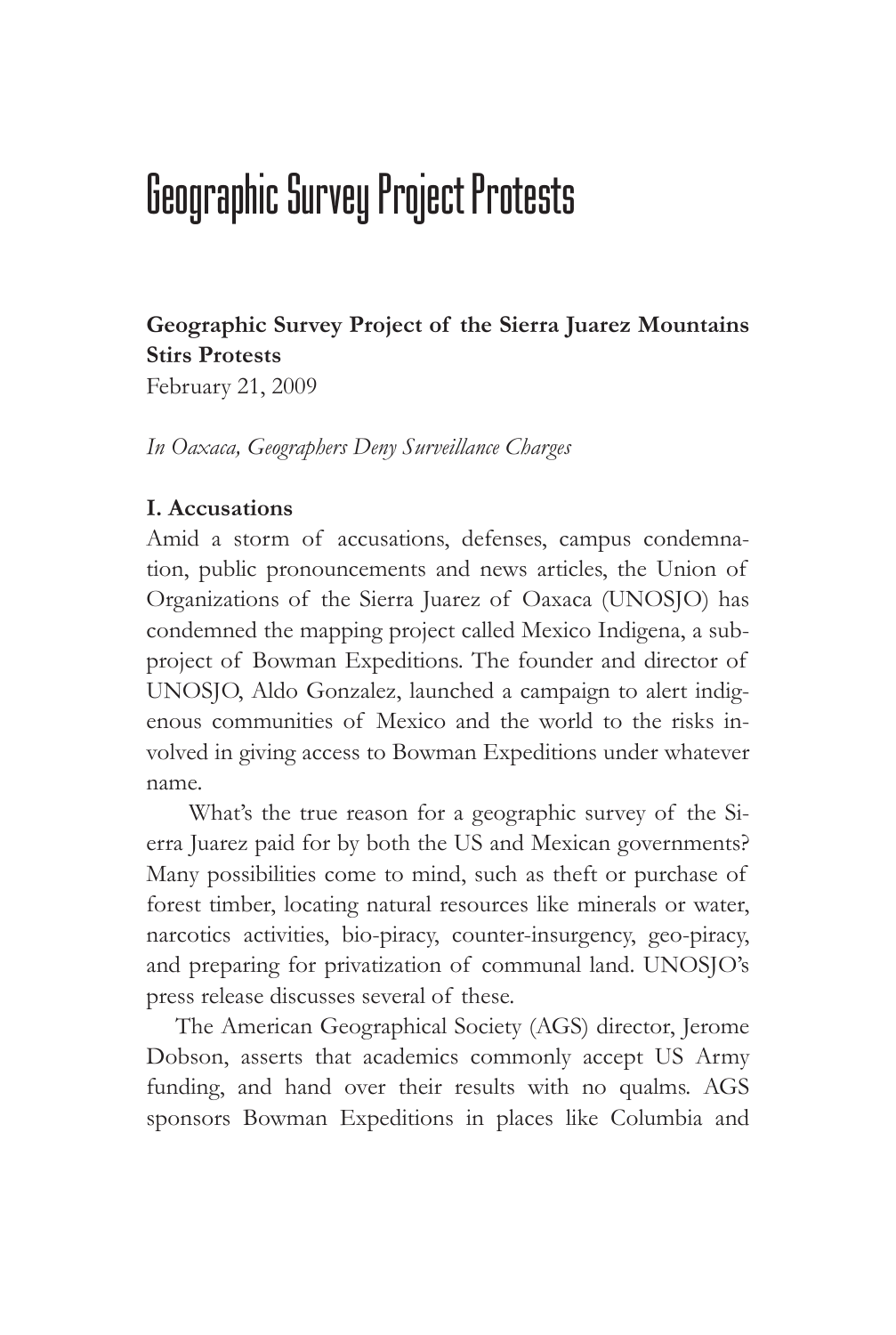Jordan. Gonzalez advises other communities not to permit such mapping projects. "You'll be sorry," he asserts. It is not yet clear what the Mexico Indígena project sought in the Sierra Juarez. In a formal press conference held on Thursday, February 19, Gonzalez disclosed UNOSJO's charges against the Mexico Indígena Project, and Bowman Expeditions, claiming geo-piracy and lack of ethical conduct in the communities of the Sierra Juarez. Two communities among the nine spread over a geographical mountain area of perhaps 10,000 hectares agreed to continue the project after UNOSJO objected, and cooperated by supplying investigators detailed information.

 Gonzalez claims the investigation in the Sierra Juarez failed to inform the population regarding two aspects of its funding: the US military; and Radiance Technologies, a weapons business. Although the Mexican government clearly participated and partially funded the project through its two agencies, Semarnat and PROCEDE, it has thus far made no statement in the face of accusations launched against the Mexico Indígena Project. Gonzalez claims a possible violation of national sovereignty and violation of the autonomy of indigenous peoples. For all that, he has refrained from asserting as if it were proved, that the Mexico Indígena team was spying.

 Spying? Bowman Expeditions has been in Iraq and Afghanistan with "embedded" sociologists, psychologists, and geographers. These teams gather terrain and cultural intelligence to make easier the task of the military, who can use information regarding the culture, family relations and psychology of the local people, as well as close details of streets and passages. According to Wikileaks, posted on December 11, 2008, a 122 page handbook dated September 2008 presents the US military's controversial anthropology based counter-insurgency techniques. Formally titled "Human Terrain Team Handbook" the docu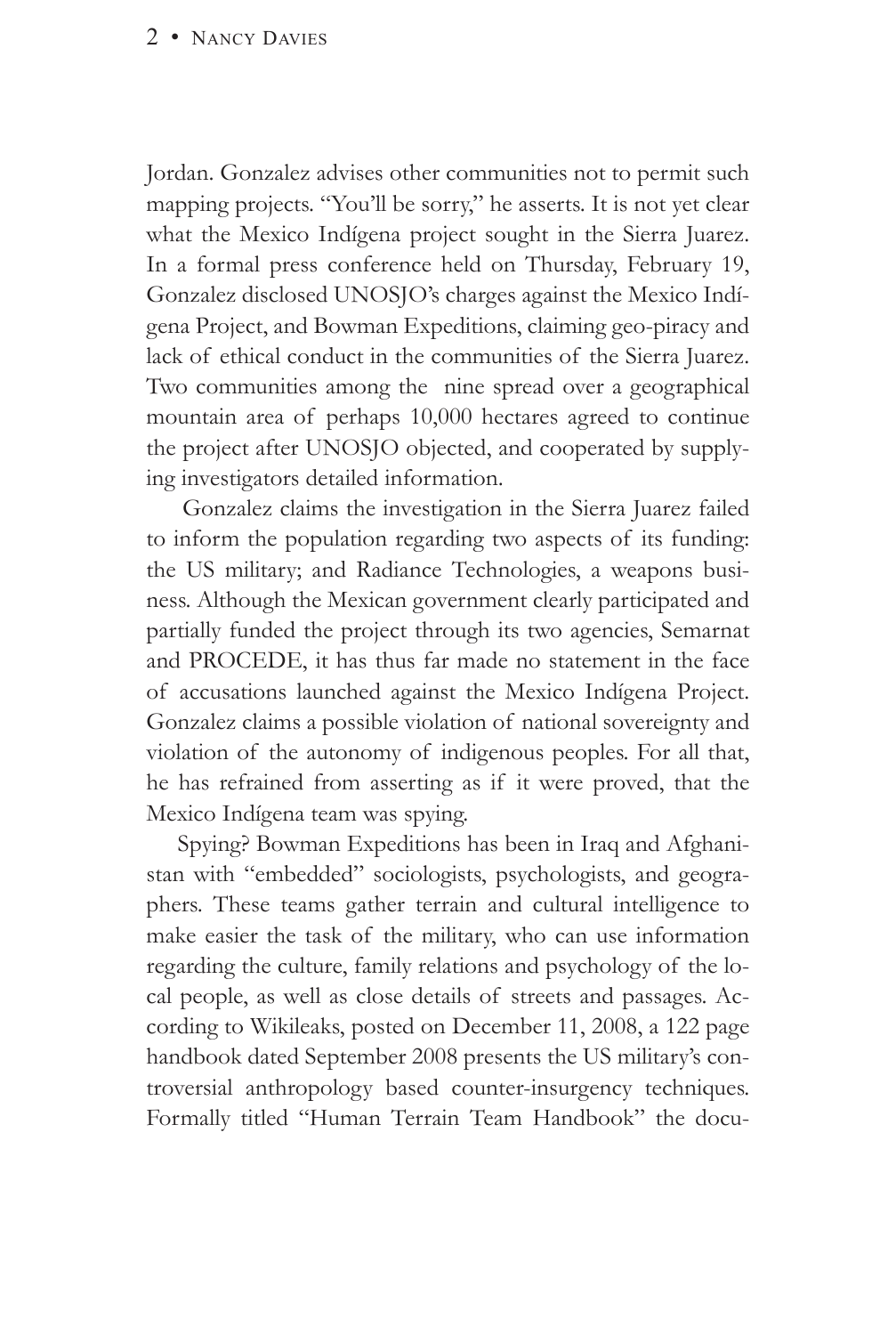ment comes out of the US Army's \$190 Million "Human Terrain System" [HTS] program. According to the handbook, Human Terrain Teams are 5-9 person intelligence teams made up of serving military, contractors and "academicians". The teams are designed to assist a commander's irregular warfare operations by using anthropological and intelligence techniques to exploit cultural, political and family relationships in a region. The material is unclassified, but has not been publicly released though official channels.

 Is Mexico Indígena a Human Terrain System (HTS) project? Both use human participation. Geographers and academics are in the area to gather on-the-ground information with local input. Most important: they have the same parent origin and funding source. UNOSJO soon discovered that Mexico Indígena is a Bowman Expedition, like those carried out in San Luis Potosi, México; the Antilles; Colombia, and Jordan. All are sponsored and financed by the Foreign Military Studies Office (FMSO) of the US Army, among others. FMSO prepares a world data base which is an integral part of the HTS used for counterinsurgency by the US Army, and which could be used against indigenous pueblos or anyone else involved governments choose.

#### **II. The History**

The Mexico Indígena project team approached UNOSJO in 2006. That would place the Sierra Juarez in the same time frame with Human Terrain Systems or Human Terrain Teams (call it what you will) in Iraq, and the rise of the popular social movement in Oaxaca. The local population, perhaps 10,000 persons whom UNOSJO incorporates in the remote Sierra Juarez of Oaxaca, is Zapotec; many of the people in the mapped towns of San Juan Yagila and San Miguel Tiltepec don't speak Spanish. Other towns initially approached were friendly to the project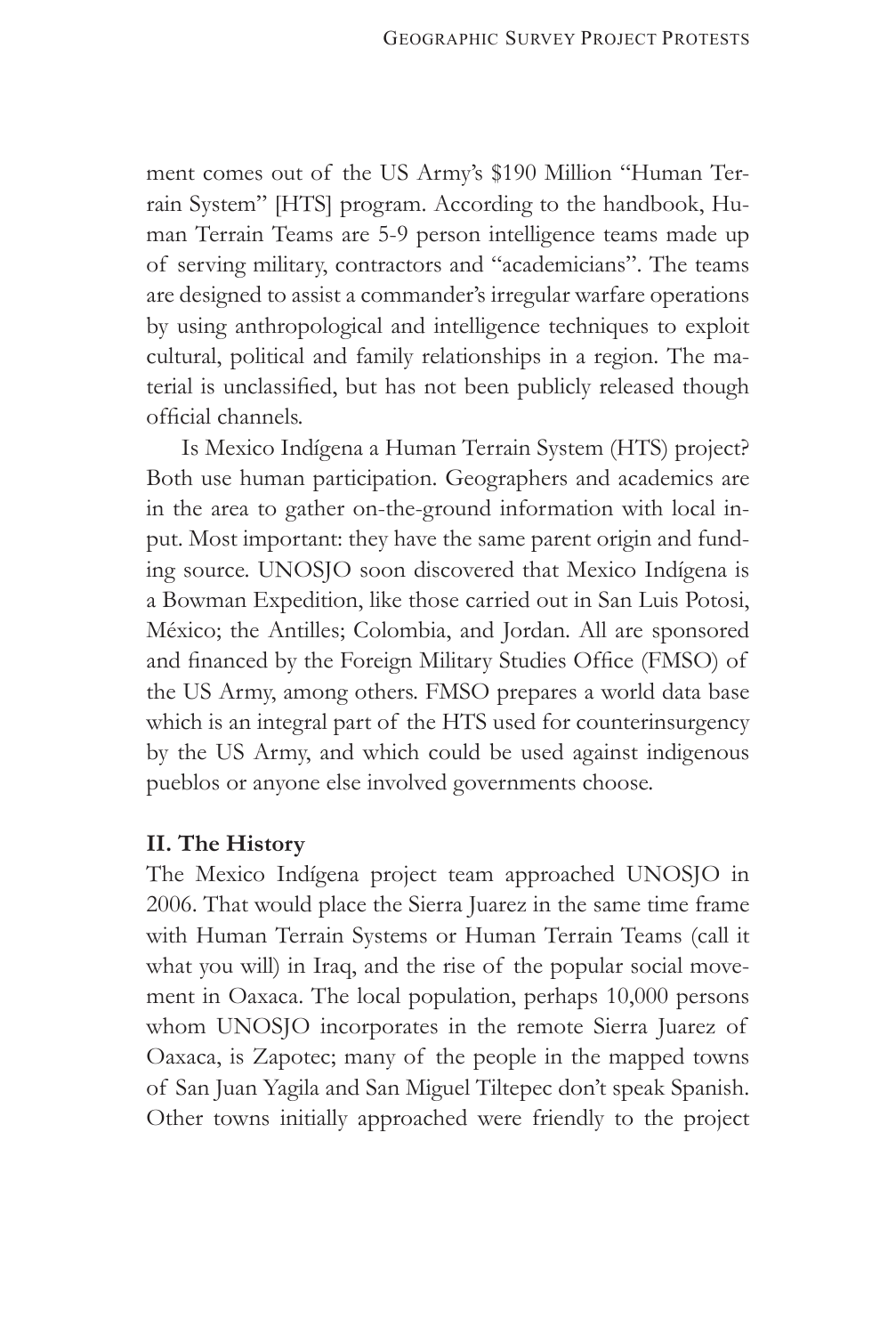but then had second thoughts. According to Melquiades Cruz Miguel, a native of Yagavila, many people saw something fishy behind the project's offer to give the local people maps of their lands and to train young people in mapping. No one promised to reciprocate actual information; indigenous people in the past have supplied valuable information to investigators and received in return, as now, only a map or a book.

 Aldo Gonzalez launched his initial complaint through Noticias, the Oaxaca newspaper, on January 16, 2009. This article discloses the funding of México Indígena by the Foreign Military Studies Office (FMSO). Violation of indigenous people's rights comprised the sole initial complaint, others took up the cause as spying. Jerome Dobson denies that Mexico Indígena relates in any way to mapping projects in the Middle East, despite the fact that Bowman Expeditions sponsors both. Subsequent outrage of activists, intellectuals and academics startled the Oaxaca community. The initial Noticias piece was followed by an opinion piece by Ernesto Reyes the next day, and soon an article by Silvia Ribeiro appeared in La Jornada out of Mexico City on Saturday January 31, 2009. The horse was out of the barn and everyone ran in all directions.

 Both Dobson and Peter Herlihy, the lead geographer for the Mexico Indígena project, defended themselves. In his February 5 response, Dobson mounted a counterattack including a condescending denigration of all protesters, and of Aldo Gonzalez in particular. In his scathing open letter Dobson uses half truths and time confusions so that only a knowledgeable person could pick apart when events occurred. He used words like "cyberbullying" and "midnight Ninja". He complains, "... one negative comment arose from a individual with no legal or political standing whatsoever in the village, and his message went viral. It irks me …Anyone who visits our web site, reads our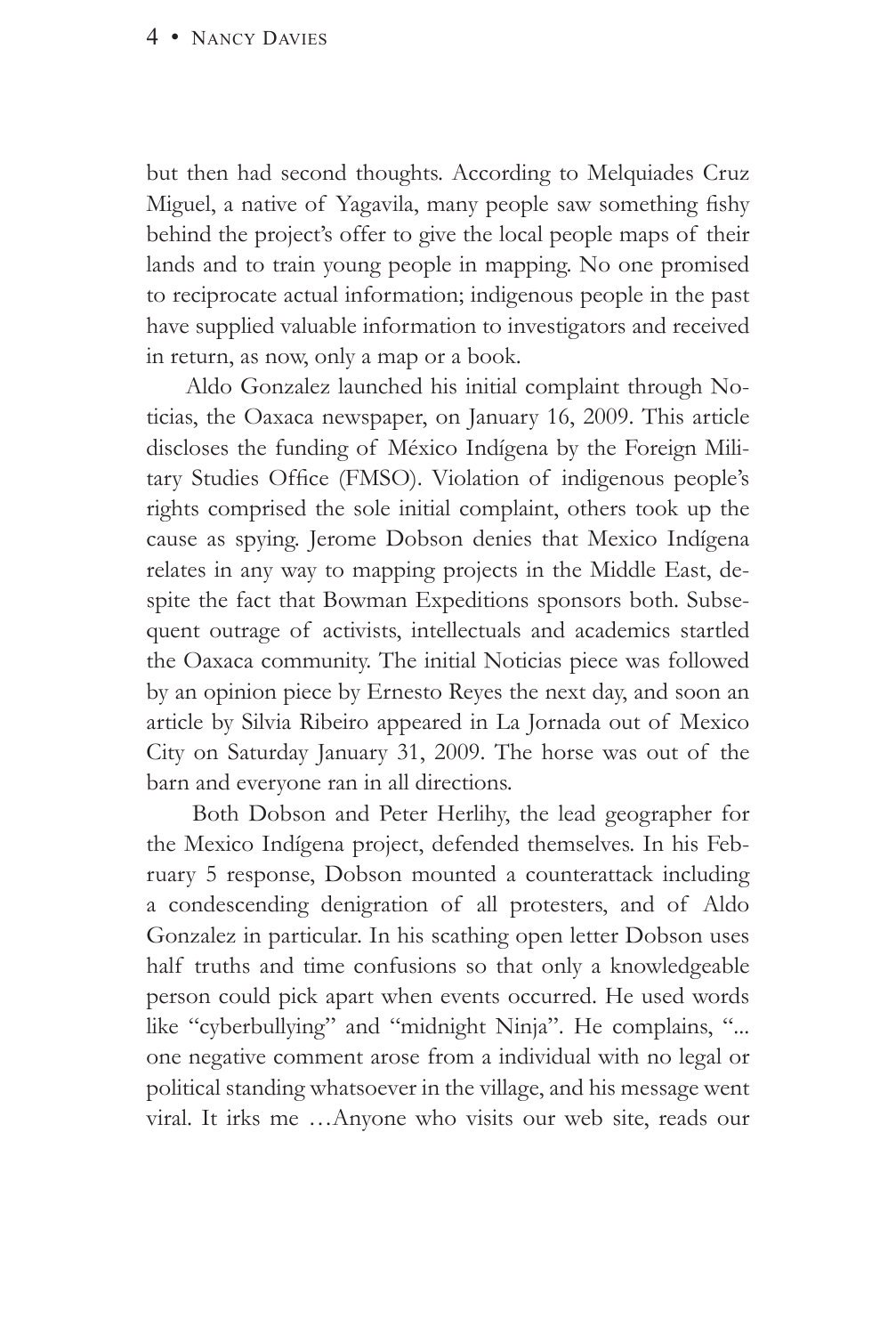vitae and publications… or attended our many presentations at academic conferences in the U.S. and Mexico already knows we bent over backward to do the right thing. "

 Dobson rhetorically asks: "Are Bowman Expeditions connected with Human Terrain Systems (HTS)? Absolutely not. We have never requested and never received any funding whatsoever from HTS. As I understand it, HTS is totally the domain of anthropologists. Our expeditions are the domain of geographers." Dobson ignores that both, funded by the US Army, are part of the same global mapping strategy. Only the names change.

He denies that Aldo Gonzalez "legally or politically represent(s) the people of the rural villages" and says, "No. He is simply the director of a small NGO called UNOSJO, based in Gueletao (sic)... Our study area and our field office are located in the municipality of Ixtlan. Gueletao (sic) is a distinctly separate municipality completely unaffiliated with Ixtlan. Both towns are located about five hours drive from the villages in question…"

 To say that Gonzalez does not legally or politically represent the people ignores that in communities guided by usos y costumbres "legal or political representation" is unknown. UNOS-JO works among and with its own people. As Cruz Miguel put it, "UNOSJO doesn't take decisions in contradiction to the local assemblies." This part of the Sierra Juarez is, in and of itself, a community of indigenous people with a common heritage and language. As for the towns mentioned, the Mexico Indígena office set up in Guelatao but moved after Gonzalez became suspicious.

 Dobson offers the "everybody's doing it" argument: "Should American researchers accept funding from the U. S. Department of Defense? Opinions vary, but large numbers do accept DoD funds" . Dobson continues with this assertion: "I would also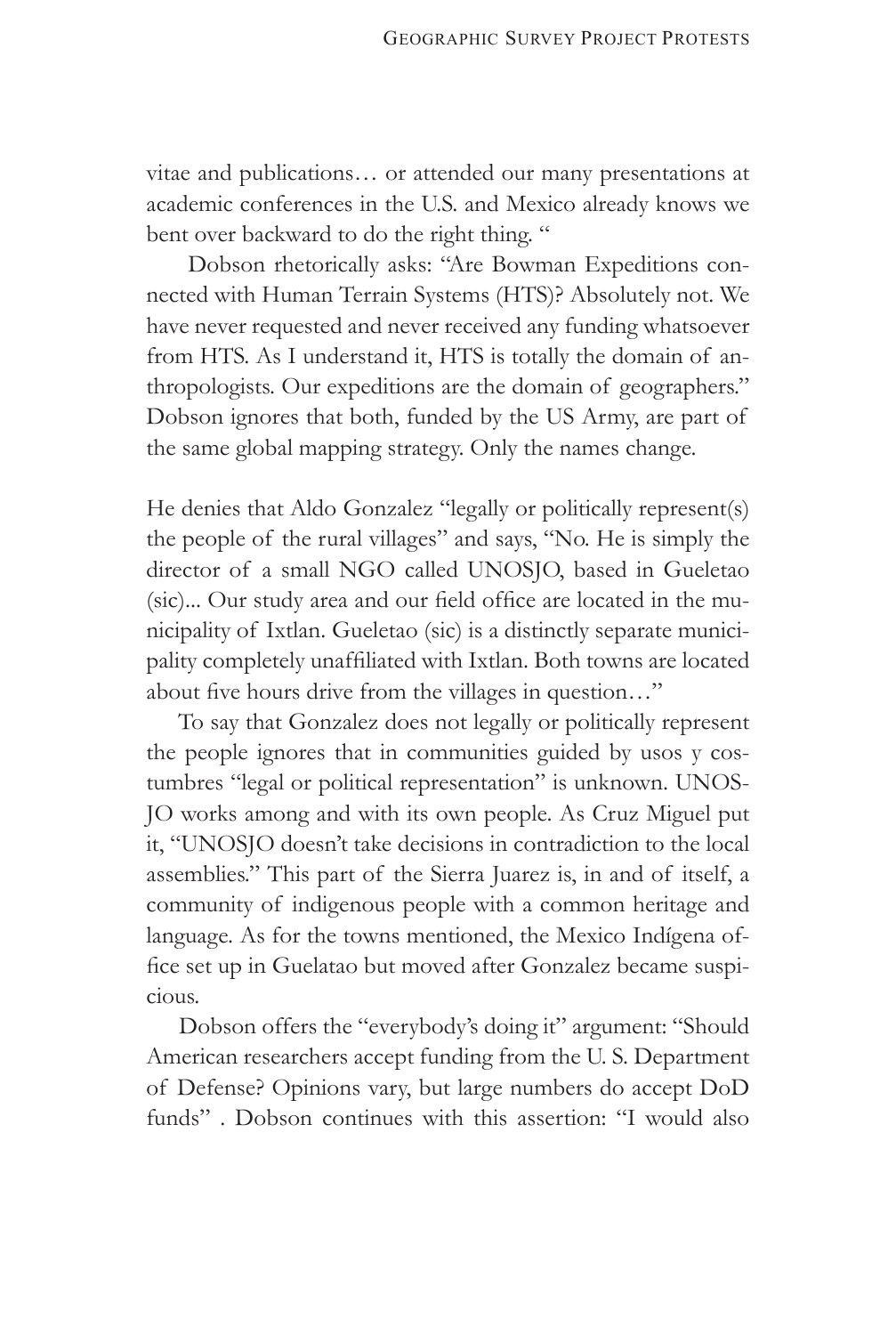counter that many people of goodwill criticized President Bush for his refusal to engage with the government of Iran. How can scholars with desperately needed knowledge and skills now refuse to engage with our own government?"

 Huh? Does this concede that the geographers are engaged with the US government? He claims the information was "handled in a secure and responsible manner", with no mention that monthly reports went to FMSO. By the time the communities received their printed versions of the maps in November of 2008, the maps were already on internet sites as well as in the hands of the US Army.

 Dobson states: "If anyone claims we have violated our own guidelines, surely any fair-minded peer will demand proof." Aldo Gonzalez, in his press conference of February 19, listed such violations, including failure to disclose the funding source, and inaccessibility (i.e. the internet sites are not in Zapoteco), and that personal information was gathered.

 Dobson defended the project by claiming that they were simply establishing property boundaries, issuing certificates to the persons whose land has been mapped. That occurred in San Luis Potosi, not in the Sierra, and sadly suggests that private ownership might come to a communal area. That would coincide with the expressed desires of the Mexican government.

 Dobson put the last nail in his "goodwill" coffin with a statement extolling the "benefits" of Bowman Expeditions as "the modern incarnation of a long-standing AGS mission to serve Latin America. From 1925 to 1945 we mapped all of Latin America from the U. S. border to Tierra del Fuego at 1:1,000,000 scale. ...Those maps were essential to the beneficial development of the region…Convinced that geographic ignorance has been the cornerstone of U. S. foreign policy since the end of World War II, I asked myself what the American Geographical Society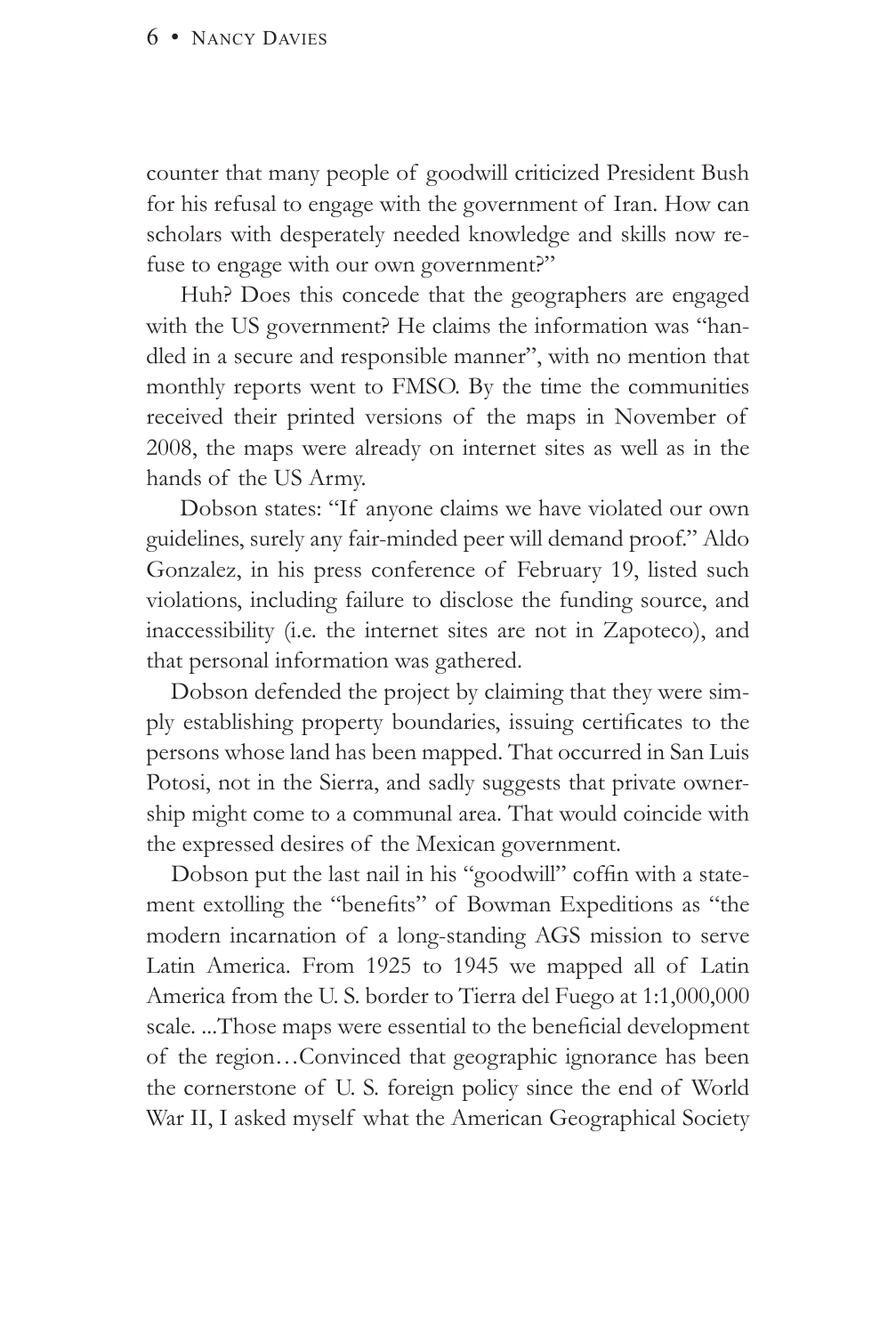could do about it. I conceived of sending a team of geographers to every country in the world to improve geographic understanding, connect with scholars, and bring back that knowledge to the American people. I did a calculation and was astounded to realize that it would cost only \$125,000,000 to send a professor and two or three graduate students to every country in the world to spend a full semester every year. ... This is the noble effort that Gonzalez is trying to quash in one part of the world, in direct opposition to the people who live there. Readers should ask why."

Dobson's "noble efforts" are questionable.

### **III. Brief Correspondance with Herlihy**

I wrote an email to Peter Herlihy, asking how he happened to become interested in mapping the Sierra Juarez, and received in part the following: "The proposal to extend our work to Oaxaca came from a presentation we gave on our methodology and the project at a seminar on participatory GIS (Geogaphic Intelligence Systems) at the Unidad Academica Foranea de Geografia-Morelea, antecedent of the CIGA-UNAM (In 2005). As the seminar and associated field exercises progressed, one student Gustavo Ramirez, a Oaxaca teacher (sic) with relatives in the Zapotec community of Ixtlán de Juarez, became very interested in the possibility of bringing the Mexico Indígena participatory mapping project to the Sierra Juarez of Oaxaca and he, in fact, suggested we explore research there, because we knew nothing of the region and had never visited it before…We thought that the region would provide a great comparative study area for understanding the impact of the neoliberal land reforms and the PROCEDE certification program on indigenous lands, which was our research focus. Mr. Ramirez first traveled to the region with us and became our project's indigenous coordinator. He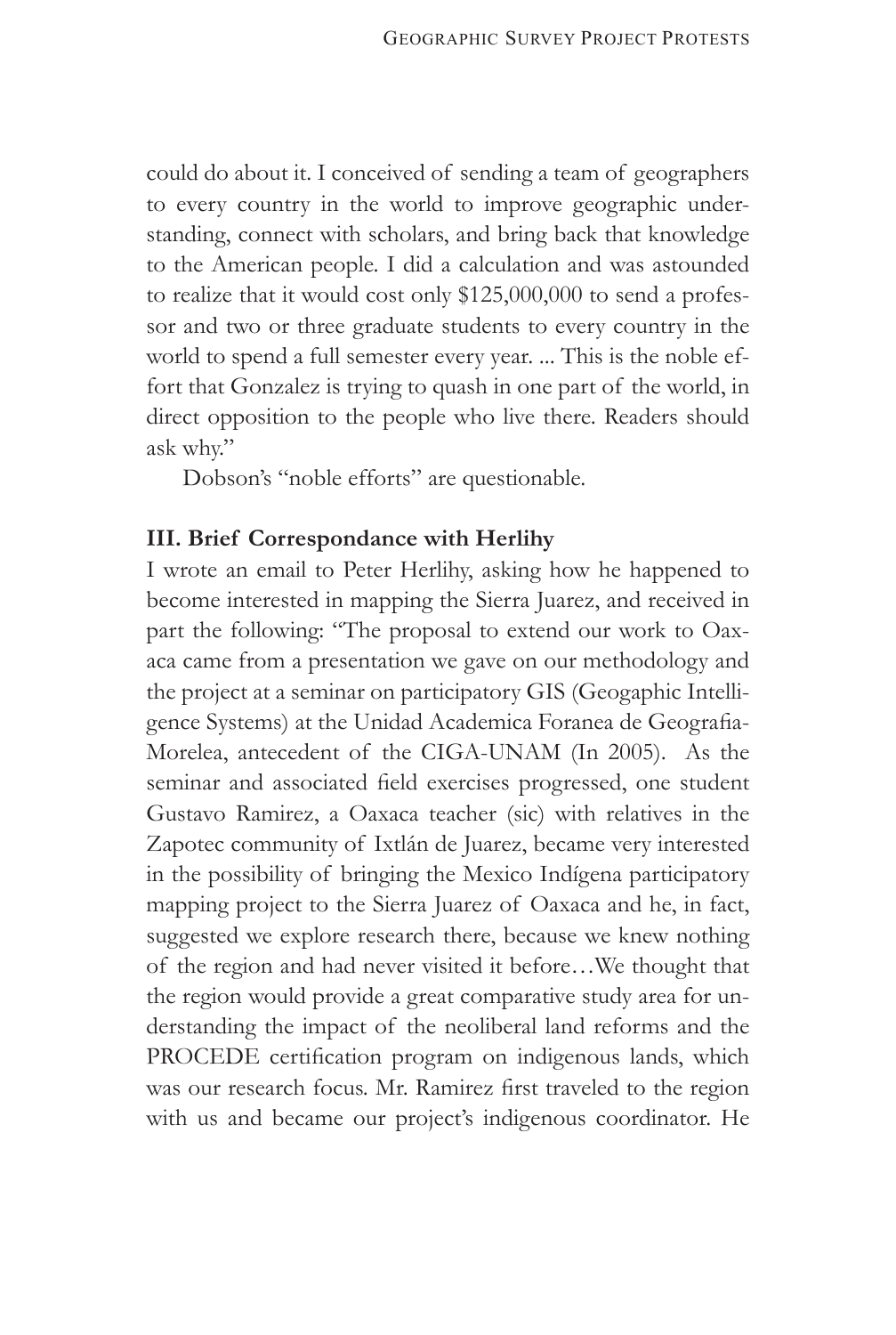introduced us to UNOSJO, but due to the difficult political situation in the region and the rise of the APPO movement at the time, and as explained in our extended statement, we found a new coordinator and distanced our project from UNOSJO and the broader regional politics…"

 In 2005, Ramirez was participating in a course given by a thennamed Geographic Foreign Academic Unit, now called Centro de Investigaciones en Geografía Ambiental (CIGA-UNAM). Herlihy and his team were invited to participate in the course, about Participative Satellite Intelligence Gathering (SIG-P). According to Herlihy's letter, the SIG-P methodology roused the interest of "one of the students, who was enjoying a sufficient political leadership to help the Herlihy team in a project similar to that of the Huasteca of Potosi." That "student" was Gustavo Ramírez and the Potosi Huasteca project involved privatization of lands.

 A similar defense was issued by Pedro Sergio Urquijo Torres of the Center of Geographic Information at the Autonomous University of Mexico (CIGA-UNAM), and sent Wednesday February 2, 2009 to his fellow academics. Urquijo Torres describes PROCEDE as a government program with the goal of privatizing the lands of the campesinos and admires the work Herlihy did in Huasteca Potosi for delimiting their lands. He writes: "One of the factions of the movement (the 2006 social movement) certainly opposed to Gustavo Ramírez, saw the opportunity to strike at the student (sic) Ramírez through the geographers. It (one faction) had (and has) everything against them: "gringos" making maps in a conflicted indigenous zone and with high potential for their exploitation. ...*The dirty political game of the Oaxaca indigenous organizations* (italics mine) not only has put in question the form in which we work on geography, but also has affected the personal life of our colleagues. The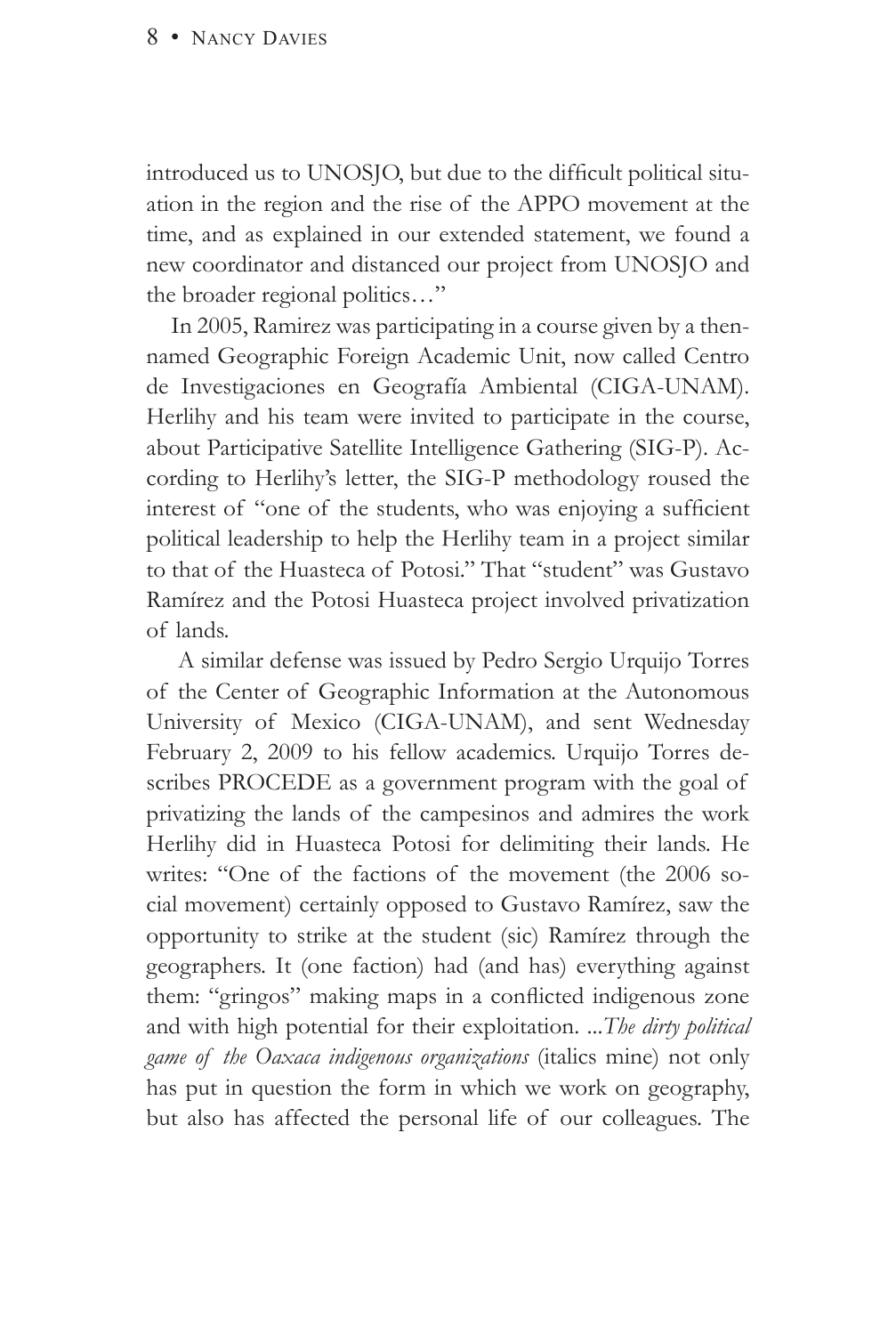office of Herlihy in Kansas was taken over by students in solidarity with "the affected communities," and his reputation (has been affected)... Participative Satellite Intelligence Gathering – [SIG-P] is not, in any way, "a weapon of war" ..."

 The Oaxaca social movement was underway when the Mexico Indígena project arrived in 2006. Hence "they distanced themselves" from the coordinator, Aldo Gonzalez, who is a movement activist. The UNOSJO press release refers to "coincidences" and states (my translation) "The geographic team arrived in Oaxaca to begin its investigations in the summer of 2006, just when the Asamblea Popular de Pueblos de Oaxaca (APPO) had been formed. The APPO is mentioned in reports that the Mexico Indígena team sent to the FMSO Status Report, July 2007. It is also mentioned in these reports that the communities of Zoogochi and Yagavila suspended their cooperation with the geographers for "support of some sympathizers of the  $APPO$ "

#### **IV. Interview with Gonzalez**

I spoke privately with Aldo Gonzalez on February 11, 2009. He assured me that Mexico Indígena never mentioned FMSO nor Radiance Technologies, a high tech weapons manufacturer. Gonzalez said he became suspicious because the goal of the project was never made clear. PROCEDE's stated purpose under Mexican law is to examine land boundaries, especially when privatizing land parcels. Ejido parcels are individually owned, but without legal deeds. They belong to a community but are not communal. With the community's consent they can be sold. In contrast, this corner of the Sierra Juarez is not ejido; it is communal. PROCEDE provided either a disguise or a forewarning of privatization to come.

And why do these towns need maps, since they know their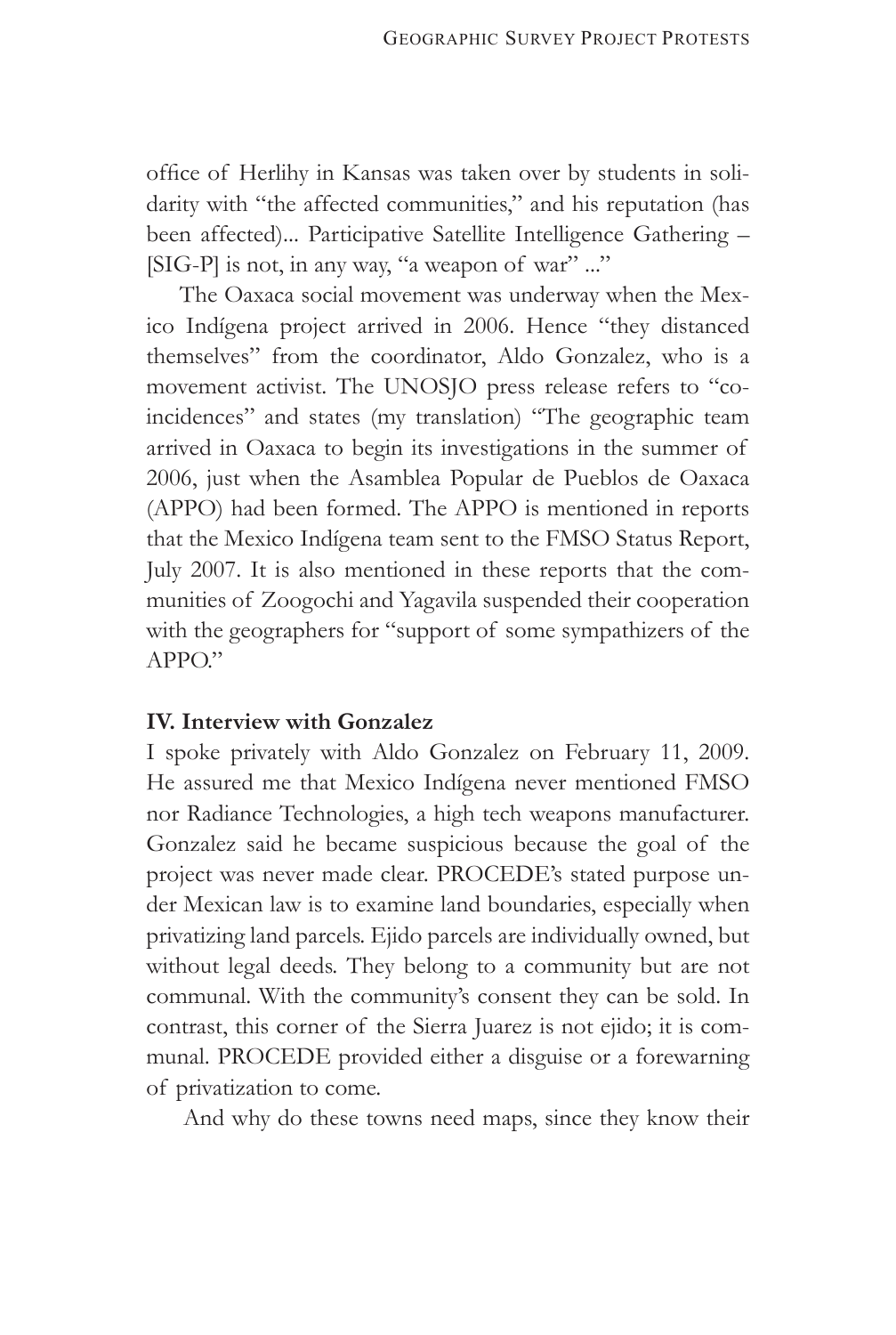own territories? Gonzalez stated that if the culture were dying out, or the language was being lost, that would justify getting all this in writing, but since that is not the case, the maps are solely for the benefit of outsiders.

 According to Aldo Gonzalez, his first contact with the Mexico Indígena project came via Gustavo Ramirez, a biologist and also a Zapoteco from Ixtlán, whom Gonzalez knows. Ramirez, in Gonzalez' opinion, is a PRD (Spanish initials for the centerleft Democratic Revolution Party) political operative. He was Director General of the Biological Corridor Project for Mesoamerica, formerly called Plan Puebla Panama, but he resigned after a few years. Others who know Ramirez praise his work in environmental protection.

 Gonzalez says, in my English translation, "We (referring to the Zapoteco population) are usually generous. If somebody comes to us seeking assistance, we usually give it…Herlihy said he was coming with good motives, a good heart." But after the initial contacts, Gonzalez backed away; he describes his "cooperation" as muy momentaria, very fleeting. In fact it lasted about a month. A general assembly was called to hear Gonzalez and others speak regarding the project. After the break for the afternoon meal, Gonzalez sat down in the assembly and Herlihy sat next to him, Gonzalez asserts, to make it appear that they were together. Eventually, Herlihy left. Gonzalez tried to dissuade people from participating. Two of the nine communities agreed to continue with the project which offered, as inducement for cooperation, training for local youth on how to make maps and use the internet and Power Point. The training given in Yagila and Tiltepec according to Cruz Miguel, was not very satisfactory. No training was given in Guelatao, the main town of the region. After Gonzalez rejected the project, the project relocated its office from Guelatao to Ixtlán, a neighboring town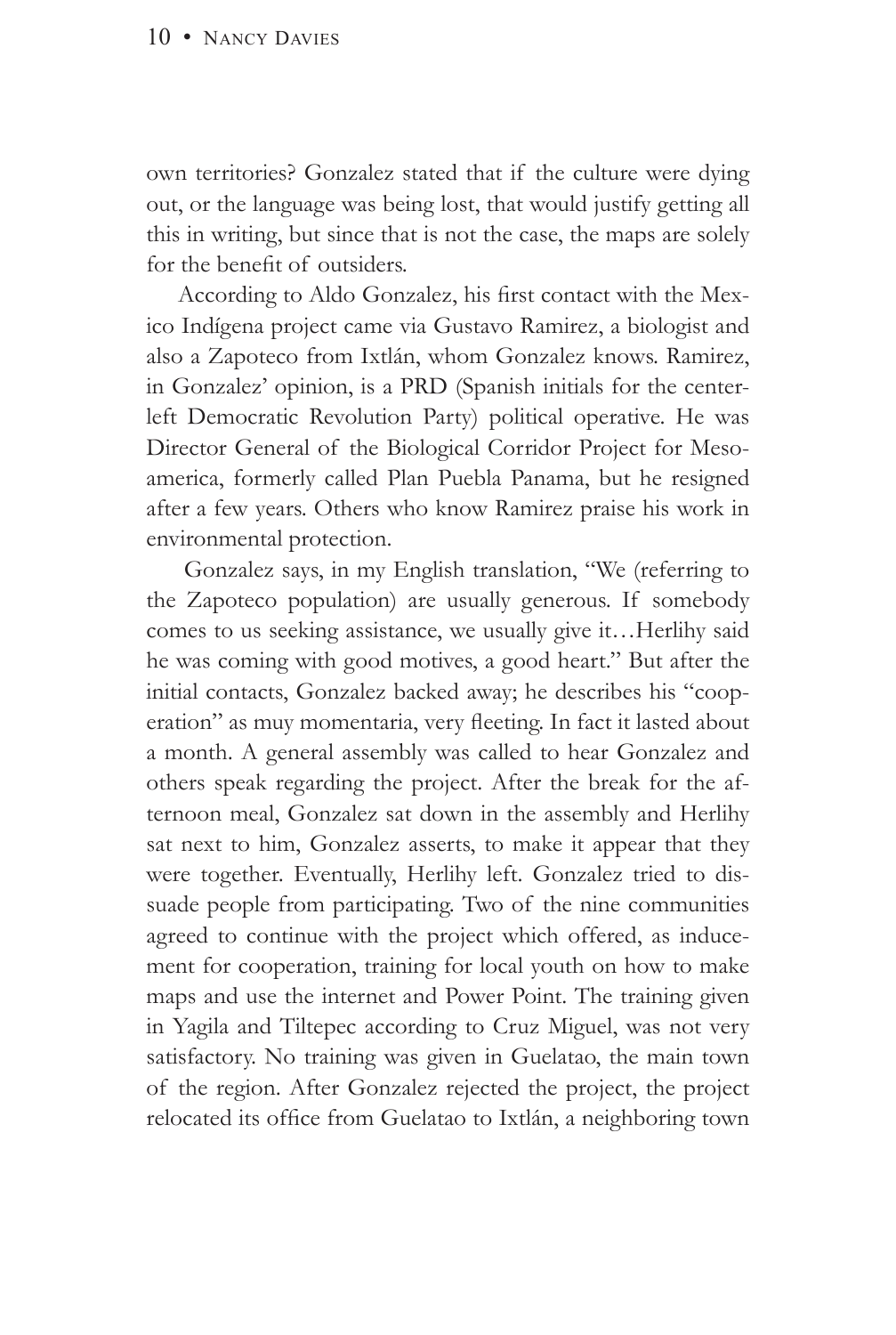and Ramirez' home base.

 Herlihy's team enrolled the two villages which stayed with the project, Yagila and Tiltepec with conversations translated from Zapoteco to Spanish to English, and back. These two villages received electronic printed copies of community maps they helped produce. The maps were already out on the internet, and, therefore already in the hands of the FMSO. The map internet sites are in English, not Spanish or Zapoteco. But, Gonzalez points out, the topographical places and names of geographical features and plants were asked for in Zapoteco. So, for example, if the map shows a town named Guelatao, if you know Zapoteco, you would know there is a lagoon in Guelatao, because Guelatao means beautiful lagoon. For those not familiar with Zapoteco, embedded information such as "rocky hill" or "water plant" would not be readily accessible, but for those who can translate the language, the maps serve as a detailed description. In addition, these Mexico Indígena maps also name families living on some described parcels, despite the Yagila people expressly demanding they not be published. A recent publication of the AGS photos show members of the communities and members of UNOSJO at the bland and pretty (my opinion) Kansas University site. The UNOSJO press release states, "The report (of Mexico Indigena) mentions that the Herlihy team continued processing data collected in Zoogochi and Yagavila after they decided to leave the project. This of course constitutes a clear violation of the will of the people who initially assisted the investigation.

 "If we note the focus that the FMSO has in relation to counterinsurgency, then it does not seem a coincidence that the arrival of the Mexico Indigena team coincided with the growth of the APPO in Oaxaca…although we cannot prove it. The other Bowman expeditions have been carried out precisely in places